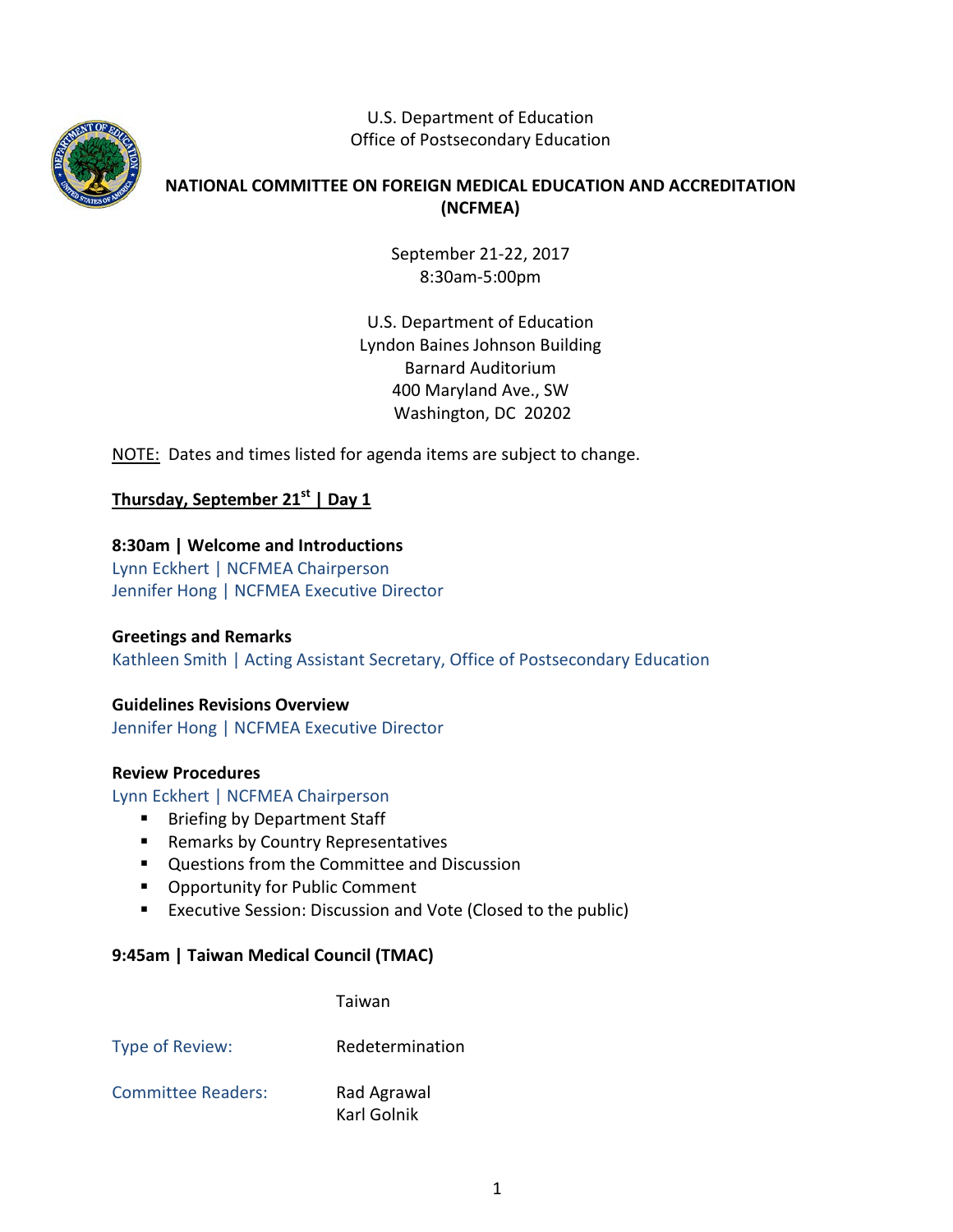| <b>Department Staff:</b>       | Elizabeth Daggett                                                                                                                                                       |
|--------------------------------|-------------------------------------------------------------------------------------------------------------------------------------------------------------------------|
| <b>Country Representative:</b> | Chyi-Her Lin, M.D., Chairman   Taiwan Medical Accreditation Council<br>Shan-Chwen Chang, M.D. Ph.D., Executive Officer   Taiwan Medical<br><b>Accreditation Council</b> |

## **10:45am | Break**

#### **11:00am | Polish Ministry of Health**

| Country:                       | Poland                                                                                                                                                                                                                                                                                                                                                                                                                                                                                                                                                                                                                                                                                                                                                                                                               |
|--------------------------------|----------------------------------------------------------------------------------------------------------------------------------------------------------------------------------------------------------------------------------------------------------------------------------------------------------------------------------------------------------------------------------------------------------------------------------------------------------------------------------------------------------------------------------------------------------------------------------------------------------------------------------------------------------------------------------------------------------------------------------------------------------------------------------------------------------------------|
| Type of Review:                | Redetermination                                                                                                                                                                                                                                                                                                                                                                                                                                                                                                                                                                                                                                                                                                                                                                                                      |
| <b>Committee Readers:</b>      | <b>Thomas Cavalieri</b><br><b>Alice Coombs</b>                                                                                                                                                                                                                                                                                                                                                                                                                                                                                                                                                                                                                                                                                                                                                                       |
| <b>Department Staff:</b>       | Nicole Harris                                                                                                                                                                                                                                                                                                                                                                                                                                                                                                                                                                                                                                                                                                                                                                                                        |
| <b>Country Representative:</b> | Łukasz Szumowski, Professor   Undersecretary of State   Ministry<br>of Science and Higher Education<br>Janusz Moryś, Professor   The University Commission on Quality of<br>Medical Education   The Medical University of Gdansk<br>Grzegorz Oszkinis, Professor   Conference of Rectors of Academic<br><b>Medical Schools</b><br>Grazyna Zebrowska, Ph.D.   Science and Technology Adviser<br>Embassy of the Republic of Poland<br>Juliusz Szymczak-Gałkowski   Director of the Department of<br>International Cooperation   Ministry of Science and Higher Education<br>Łukasz Sułkowski, Professor   Vice-President for International Relations<br>The Polish Accreditation Committee<br>Piotr Kurnatowski, Professor   The Polish Accreditation Committee<br>Wojciech Wrona   The Polish Accreditation Committee |

# **12:00 | LUNCH**

# **1:00pm | Caribbean Accreditation Authority for Education in Medicine and Other Health Professions (CAAM-HP)**

| Country: | Antigua and Barbuda |
|----------|---------------------|
|----------|---------------------|

Type of Review: Special Report

Committee Readers: Alice Coombs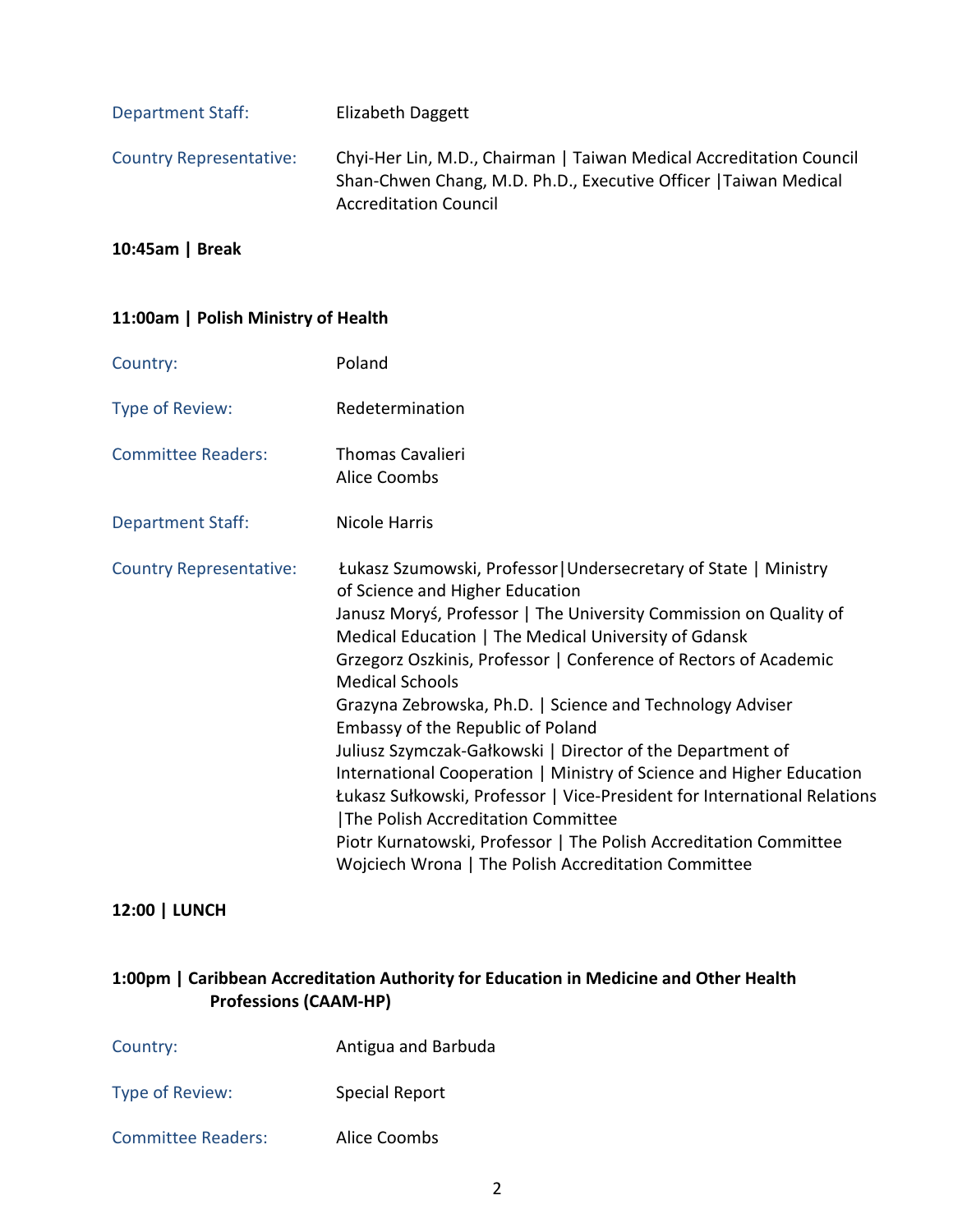# William McDade Department Staff: Valerie Lefor Country Representative: Lorna M. Parkins, Executive Director | CAAM-HP Honorable Michael Sherwin Browne, Minister of Education, Science and Technology | Government of Antigua and Barbuda Ian Courtney Walwyn, BSc, MBBS, FRCS (C) | Advisor to the Minister of Education, Science and Technology on Accreditation and Medical Education |Government of Antigua and Barbuda

## **1:45pm | Caribbean Accreditation Authority for Education in Medicine and Other Health Professions (CAAM-HP)**

| Country:                       | Jamaica                                                                                                                                                                                        |
|--------------------------------|------------------------------------------------------------------------------------------------------------------------------------------------------------------------------------------------|
| Type of Review:                | Special Report                                                                                                                                                                                 |
| <b>Committee Readers:</b>      | Deborah Powell<br>Andrea Reid                                                                                                                                                                  |
| <b>Department Staff:</b>       | Rachael Shultz                                                                                                                                                                                 |
| <b>Country Representative:</b> | Lorna M. Parkins, Executive Director   CAAM-HP<br>Tomlin J. Paul, DR of Medicine   University of the West Indies, Mona,<br>Jamaica<br>Phylicia Marshall, Ph.D   Ministry of Education, Jamaica |

## **2:15pm | BREAK**

## **2:30pm | Mexican Board for the Accreditation of Medical Education**

| Country:                       | Mexico                                                                                                            |
|--------------------------------|-------------------------------------------------------------------------------------------------------------------|
| Type of Review:                | Special Report                                                                                                    |
| <b>Committee Readers:</b>      | <b>William McDade</b><br>Andrea Reid                                                                              |
| <b>Department Staff:</b>       | Chuck Mula                                                                                                        |
| <b>Country Representative:</b> | Dr. Irene Durante   Vocal of COMAEM   Consejo Mexicano para la<br>Acreditación de la Educación Médica A.C. COMAEM |